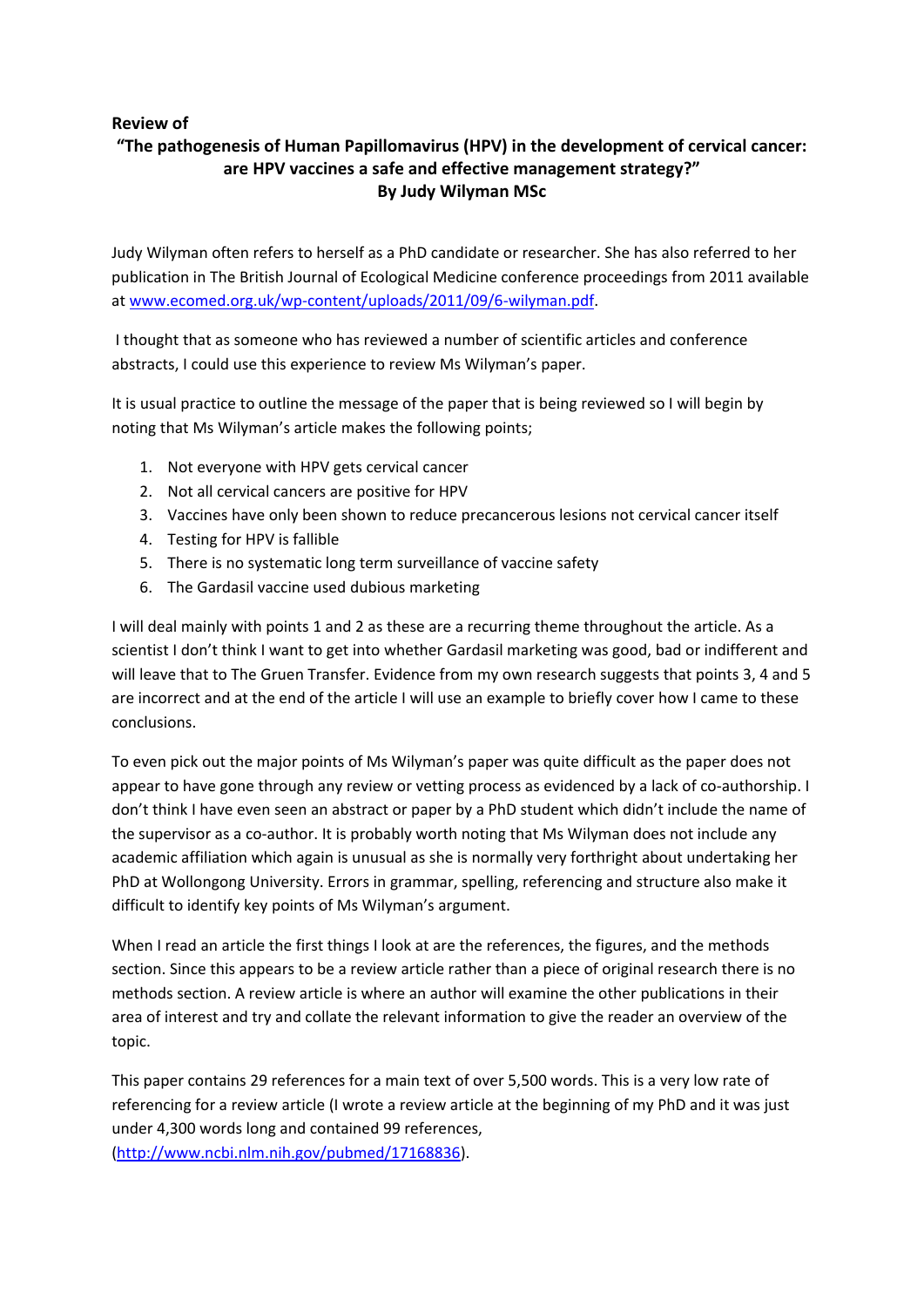Anyway, I looked at the references in detail to get an idea of what Ms Wilyman considers important sources and found that of that 29 references only 18 were from journal articles. The remaining references included 3 books, 4 government reports, a notorious anti‐vaccine article written for a law review (critiqued at http://www.sciencebasedmedicine.org/index.php/when-you-cant-win-onscience-invoke-the-law-2/#more-12610) and 4 websites including 2 anti-vaccination sites; sanevax.org and vaccineinfo.net. So just to be clear, 5,500 words and 18 journal references, this is roughly 1 reference per page (or 300 words).

It is probably worth noting that Ms Wilyman has included two appendices for this article which appear to be focused on reviewing the 1995 paper published by Bosch and colleagues (Journal of the National Cancer Institute, 1995, Vol 87 No 11) but as that paper was 17 years ago and the scientific community has moved well past it in terms of evidence I won't spend any more time on these appendices.

This paper contains 4 figures, three cited as being from Parkin and colleagues (Global Cancer Statistics, 2005, Vol 55; 74) and one from Bosch and colleagues.

The first figure (Bosch et al.) shows that HPV strains 16 and 18 (those contained within the vaccine) are present in between 60 – 75% of cervical carcinomas.

I believe the message of this figure is that most cervical cancers contain HPV and most of the time it is strains 16 and 18.

The next two figures appear to be little tables created in Microsoft Excel. I went back to the source paper and initially couldn't work out how Ms Wilyman got these figures. It started to make sense when I realised that Ms Wilyman had simply taken all the incidence/mortality data from the low end of the scale and labelled it from "Developed countries" and all the high incidence/mortality data and labelled it "Developing Countries". This data is from Parkin and colleagues and they explicitly state in their paper which countries/regions they classify as developed or developing. Northern Africa, China and Western Asia are classified as "Developing countries" by Parkin and colleagues but the mortality data (9.8, 3.8 and 2.9 per 100,000 respectively) could only fit into what Ms Wilyman has categorized as "Developed countries" in Figure 3. I cannot see how this is anything other than a clear misrepresentation of Parkin and colleagues work.

The final figure is from Parkin and colleagues and shows that developed countries have lower incidence and mortality from cervical cancer. Interestingly Parkin and colleagues mention that, prior to screening, cervical cancer rates were over twice as high in developed countries, but we will come back to that later.

So the summation of the figures is that generally developed countries have less cervical cancers but that the majority of these cancers contain HPV strains 16 and 18. I hope that is the message Ms Wilyman was trying to get across.

Ok so references, figures and methods have been dealt with, now for the main text. As I said earlier at nearly 6,000 poorly constructed and edited words it is difficult to get a clear idea of what Ms Wilyman is saying but I cut straight to her "Discussion" and "Conclusion" in which she gives a summary of the paper.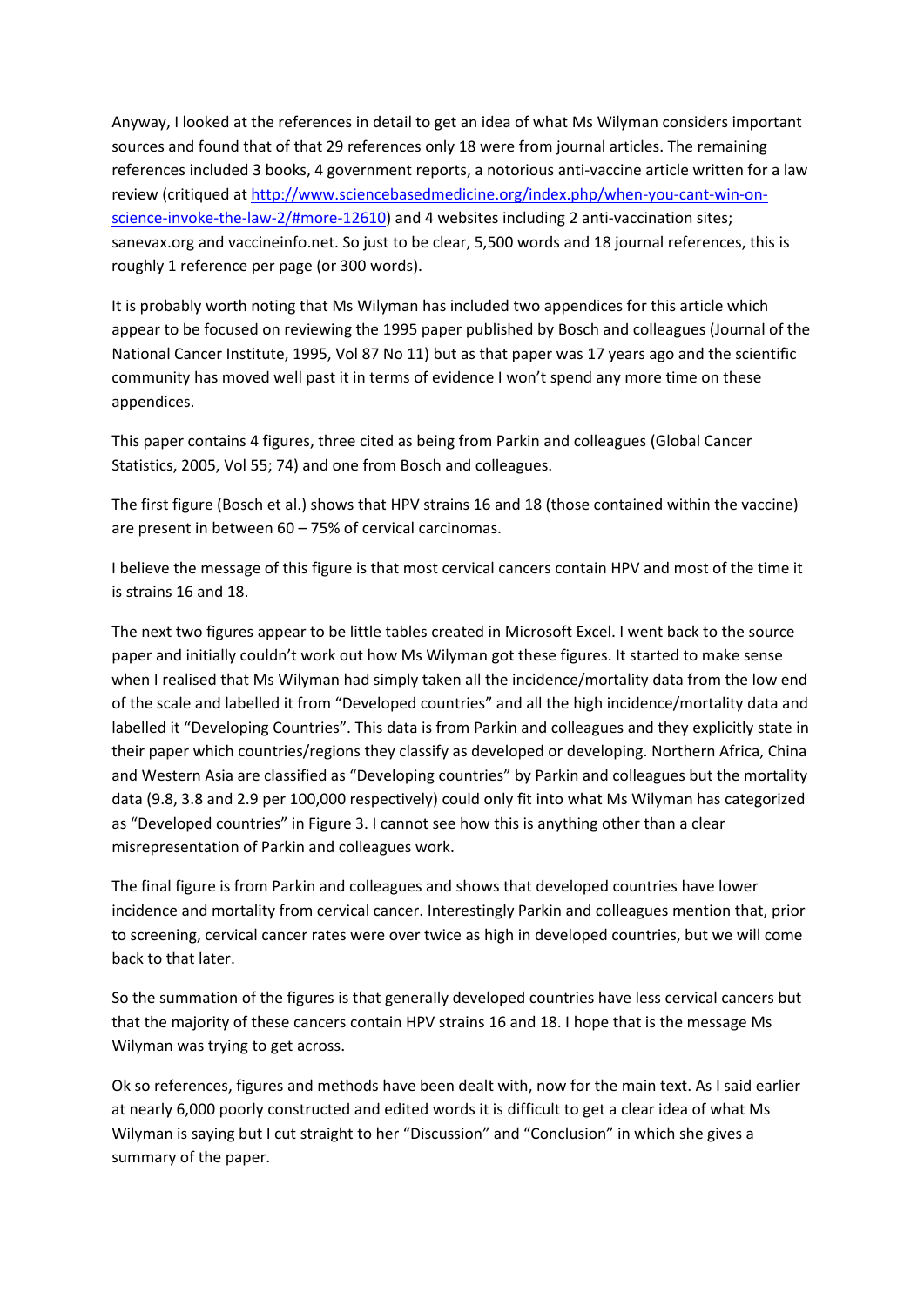Ms Wilyman begins with the statement "There are many serious ethical and scientific concerns regarding the promotion of HPV vaccines to the public". She then spends a great deal of time talking about the two major strains of HPV in the vaccine (16 and 18). She notes that the vaccines only guard against a few strains (although she does not remind the reader that two of these strains, 16 and 18, are present in 60 – 75% of HPV positive cancers), and the vaccine was promoted as 98% effective but this was only true if the women getting the vaccine were not infected with strains 16 and 18 beforehand. Ok I have to pause here. The vaccine is to prevent someone getting HPV 16 or 18; if they have strains 16 or 18 before they get the vaccine it won't protect them from getting those strains. However Ms Wilyman does note that even in women with HPV 16/18, the vaccine has an efficacy of 44%. Ms Wilyman also mentions that screening programs are safe and cost effective, and I think that is a good point to make and very well supported by her references. However she then makes several broad sweeping statements with no supporting references.

It is at this point that I nearly gave up this review. However I am a blue collar scientist and am not afraid of hard work so I shall continue.

There is a series of dot-points midway through the article in which Ms Wilyman presents a list of reasons why the HPV 16 and HPV 18 strains are not predictive of carcinoma. I have no doubt that since what appears to be a reasonable percentage of women who test positive for HPV 16 or 18 don't get cervical cancer there are other factors involved. However this long list of other factors suggested by Ms Wilyman does not clearly address the issue which is simply "If I don't have HPV 16 or 18 does this reduce my risk of cervical cancer". It is this question that the HPV vaccine is focused on. I think perusal of Ms Wilyman's list of points is very telling of how she frames her argument and the tools she uses to support it. This list title and dot points from Ms Wilyman's article are in bold.

### **The Evidence for an Etiological Association with Environmental and Lifestyle factors**

### **1. HPV infection with any strain is not sufficient to cause cervical cancer.**

 ‐ OK but is the lack of HPV infection enough to protect a woman against cervical cancer. This argument is the same as "All women have a cervix but not all women get cervical cancer". I would argue that the lack of a cervix however does protect you very well against cervical cancer. For ease of reading feel free to replace cervix with HPV (or prostate if you want to look at it from the male point of view).

It is also worth noting at this time that Ms Wilyman often mentions HPV infection rates but since the strains of HPV that are most connected to cervical cancer and included in the vaccine are strains 16 and 18 I feel it may have been clearer if the infection rates of just HPV 16/18 were also given.

## **2. Approximately eighty percent of women are infected with HPV yet ninety percent of these HPV infections do not lead to cancer or warts.**

‐ See Point 1, especially in reference to the difference all HPVs and strains 16 and 18.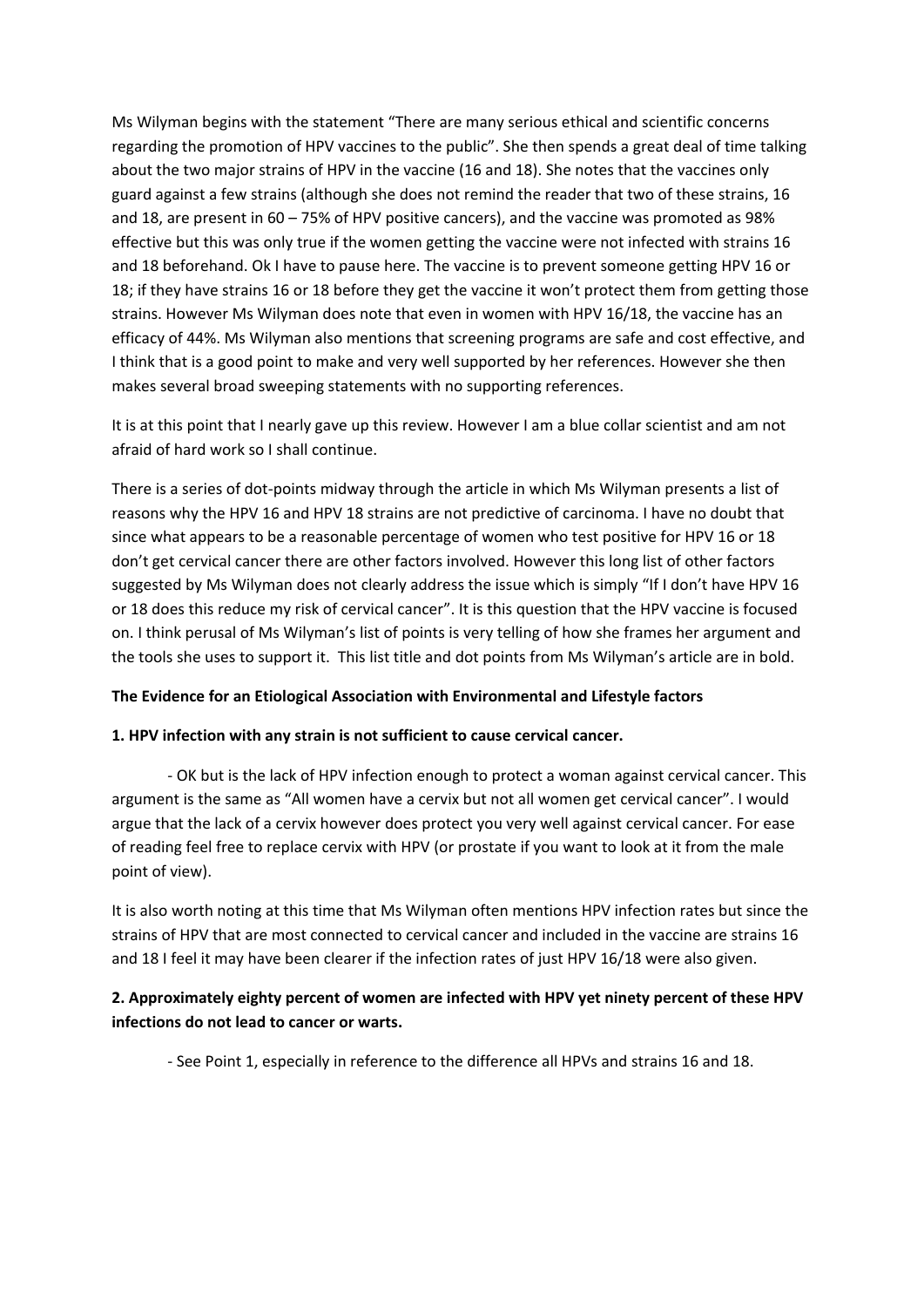### 3. HPV 16 is identified as the pre-dominant sub-type in all countries with HPV yet cervical cancer **rates vary significantly between countries.**

 ‐ Ok now remember a little while back when the author that contributed most of Ms Wilyman's figures (Parkin and colleagues) noted that the introduction of screening tests reduced the incidence of cervical cancer? Ok so if you find pre‐cancerous lesions and can treat them then the incidence of cervical cancer goes down. Not surprisingly, developed countries generally have better screening programs and medical treatment. I wouldn't think of arguing that HPV alone causes cervical cancer but I think that the evidence suggests that a lack of HPV, especially strains 16 and 18 does put you in a much lower risk group.

# 4. Developed countries had the same high rate of cervical cancer in the sixties and seventies as the **developing countries today but this was reduced by changes in environmental and lifestyle factors and the introduction of screening**.

 ‐ Parkin and colleagues said "There have been quite substantial declines in cervical cancer incidence and mortality, most clearly observed in Western countries where there are well-developed screening programs." This again goes back to the point that pre‐cancerous lesions can be identified and treated prior to becoming cancerous at a much higher rate in developed countries.

### **5. There is an increased risk of cervical cancer with an increased number of sexual partners.**

‐ This suggests that more exposure to HPV increases risk of cervical cancer? In fact the document Ms Wilyman cites (a WHO report) states "Additional studies among young women show a positive trend between increasing numbers of recent sexual partners and increasing prevalence of genital HPV infection"

## **6. Prostitutes have four times greater chance of getting cervical cancer even when detection of the HPV sub‐types is similar to controls.**

 ‐ This is referenced to a paper by Gitsch et al., (Genitourin Med, 1991, Vol 67; 478). Essentially the paper demonstrated that prostitutes had a four‐fold higher rate of cervical cancer (as Ms Wilyman stated), however she neglected to mention that the authors state "However, typing of HPV DNA revealed a more frequent infection rate with so called "high risk" HPV-types 16/18 in prostitutes compared with the control group."

### **7. Condoms can reduce the risk of cervical cancer four fold.**

‐ Again reduced risk of HPV exposure, reduced risk of cervical cancer. See point 5.

### 8. China had a high rate of cervical cancer in 1985 but this was reduced to a low rate by 2002 **without the use of a vaccine.**

 ‐ This is piece of information appears to be from Parkin and colleagues (Ms Wilyman must really like this article as it cited 13 times and it contributed to three out of four figures). Ms Wilyman states that China has a low rate of cervical cancer, and when compared with Eastern Africa it is true, however China still has nearly twice the incidence rate of Australia/New Zealand. I think it is great that cervical cancer incidence is going down but if a vaccine can be given to reduce it by a further 70% (see point 11 below) then this could reduce the number of cervical cancer deaths from approximately 25,000 per year (3.8 per 100,000 x a population of roughly 0.65 billion females) to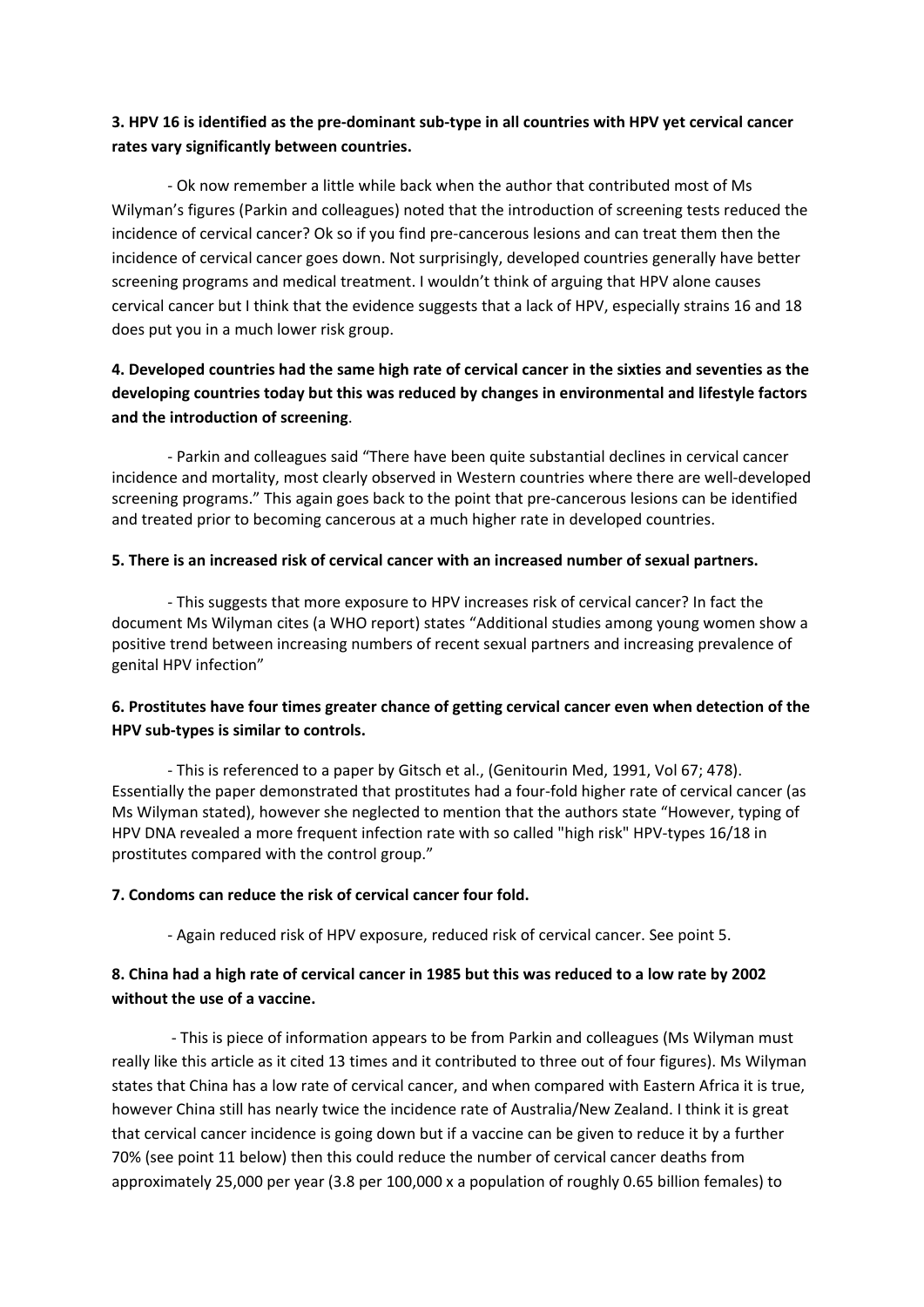7,500. This is obviously a very simplistic calculation but a reduction in cervical cancer deaths of 17,500 per year in a country with a "low rate" still sounds like a good outcome.

# **9. Bosch and colleagues highlight that the sensitivity of new molecular biology techniques confirm** the plausibility of HPV infection as the pre-cursor event leading to cervical cancer. However, a pre**cursor event is not predictive of cancer if the majority of cases do not progress to cancer.**

‐ This point was dealt with back at number 1.

### **10. Some scientists still claim 5 – 10% of tumours are not associated with any HPV DNA.**

‐ The flip side to this statement is that 90 – 95% of cervical cancers are associated with HPV.

And finally

# 11. It is postulated that HPV 16 and 18 are present in possibly 70% of tumours but it has not been **proven. This statistic is dependent upon the detection methods used and still leaves 30% of cervical cancer unprotected by the vaccine.**

‐ If you can give a vaccine that is 98% effective in preventing infection with the two strains of HPV that are linked to 70% on cervical cancers why wouldn't you do it? Ms Wilyman appears to be dabbling in something we call the Nirvana fallacy, basically if something doesn't work 100% of the time it is worthless. I also think that there is a large amount of data available on the accuracy of HPV tests on cancers (a PubMed for "HPV detection methods cancer", only allowing human clinical trials gave 124 results) and that the evidence suggests that these numbers are reasonably accurate.

Throughout her article Ms Wilyman points out what she regards as incomplete evidence (e.g. Gardasil manufacturers only report on U.S. adverse events), then draws on notoriously unreliable evidence (VAERS reports) and also mentions two of the anti-vaccine movements pet hates; that vaccines are tested by the companies that develop them and that they are not tested against "inert placebos". All of these points provide support for the notion that Ms Wilyman is not investigating whether HPV vaccines are safe and effective but is trying to frame data in such a way to support her philosophy.

In an effort to let the part tell the whole (as Paul Kelly said) I will use a specific example of what appears to be Ms Wilyman's bias.

Ms Wilyman states that "There has been no systematic, active, long term surveillance of the adverse events resulting from this vaccine (Gardasil) since it was marketed five years ago (in 2006)", please note words in brackets are my clarifications.

I went to PubMed (http://www.ncbi.nlm.nih.gov/pubmed/) added "Gardasil" to the search term, then added "human", clinical trials" and only looked at data prior to 2011 when Ms Wilyman wrote her paper. I found 20 articles; the first one I opened was from Block and colleagues (Pediatr. Infect. Dis. J. Feb 2010 Vol 29 p95). The authors describe "the safety of the human papillomavirus (HPV)-6/11/16/18 vaccine using updated clinical trial data (median follow‐up time of 3.6 years) and summarize up to 3 years of post-licensure surveillance."